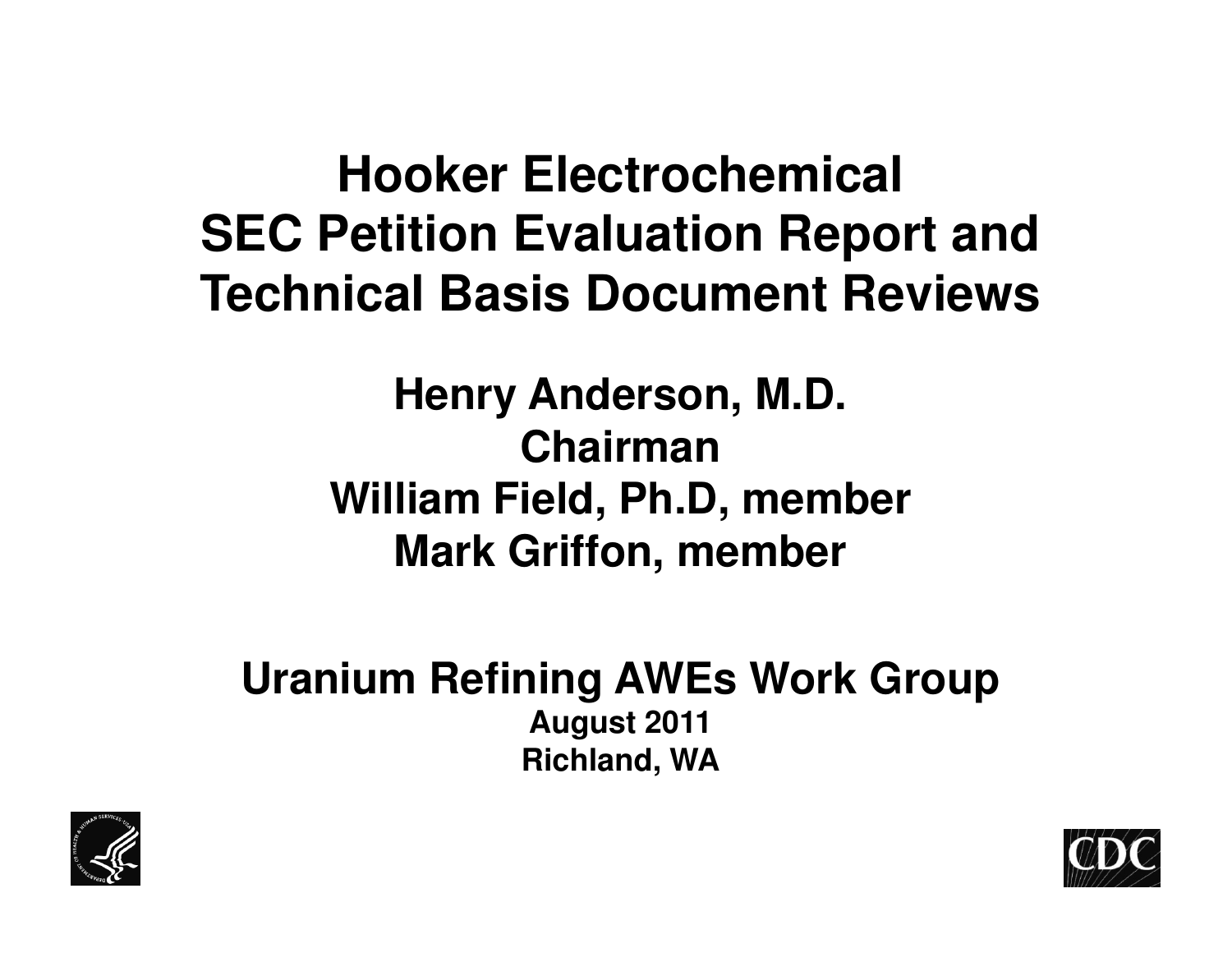# **Background**

- **Hooker Electrochemical classified as an Atomic Weapons Employer (AWE) facility from 1943 to 1948**
- **Residual contamination period through 1976**
- **Primarily produced non-radioactive chemicals (P-45) for the MED**
- **Concentrated uranium-contaminated magnesium fluoride slag using waste hydrochloric acid from P-45 process**



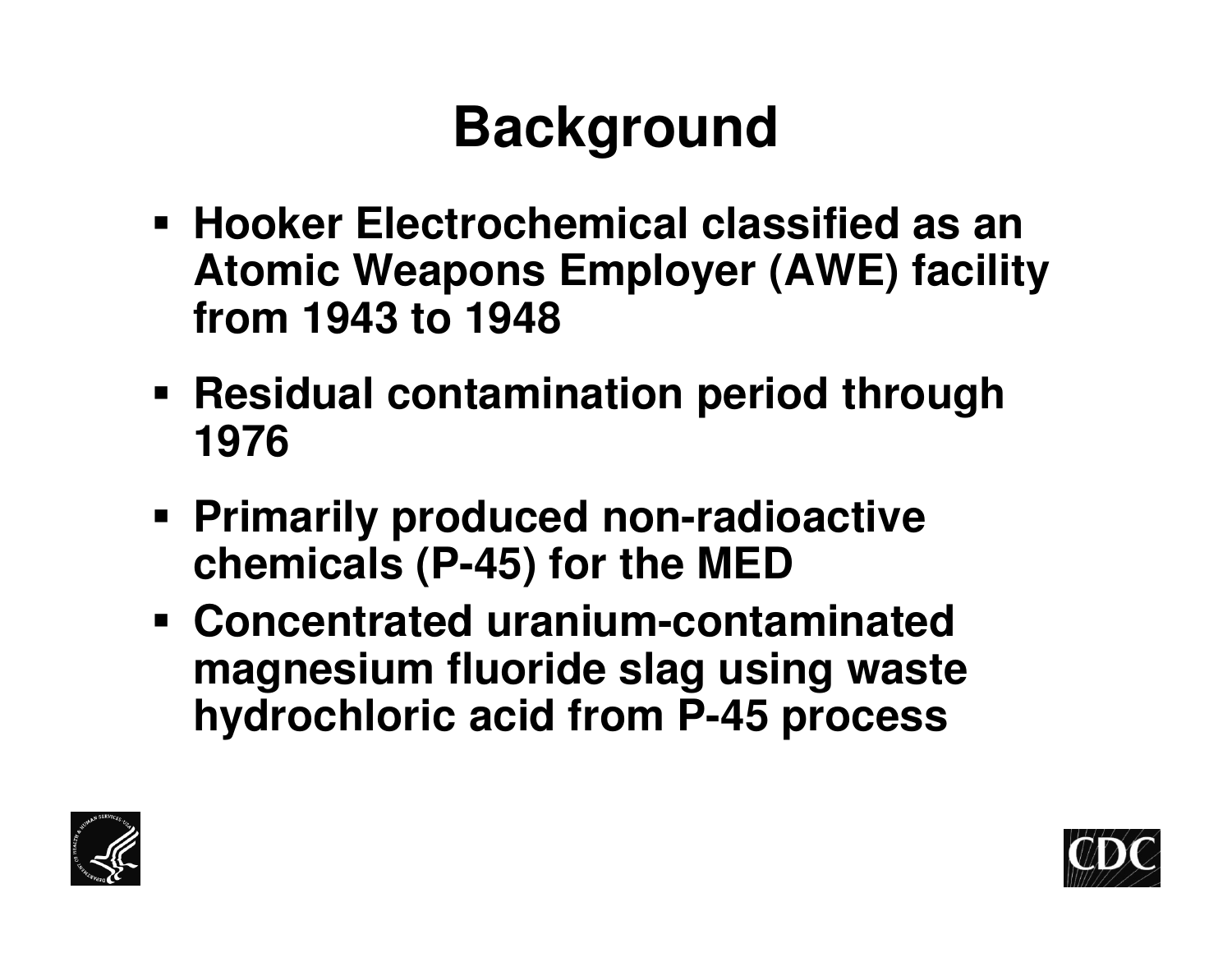

- **Building was constructed to perform the concentrating operation; Building was completed on July 11, 1944**
- **Exagor Most slag-handling conducted outdoors**
- **P-45 operations ended January 15, 1946**
- **Concentration of incoming material was 0.2% uranium by mass**
- **Material was concentrated to 1% to 2%**



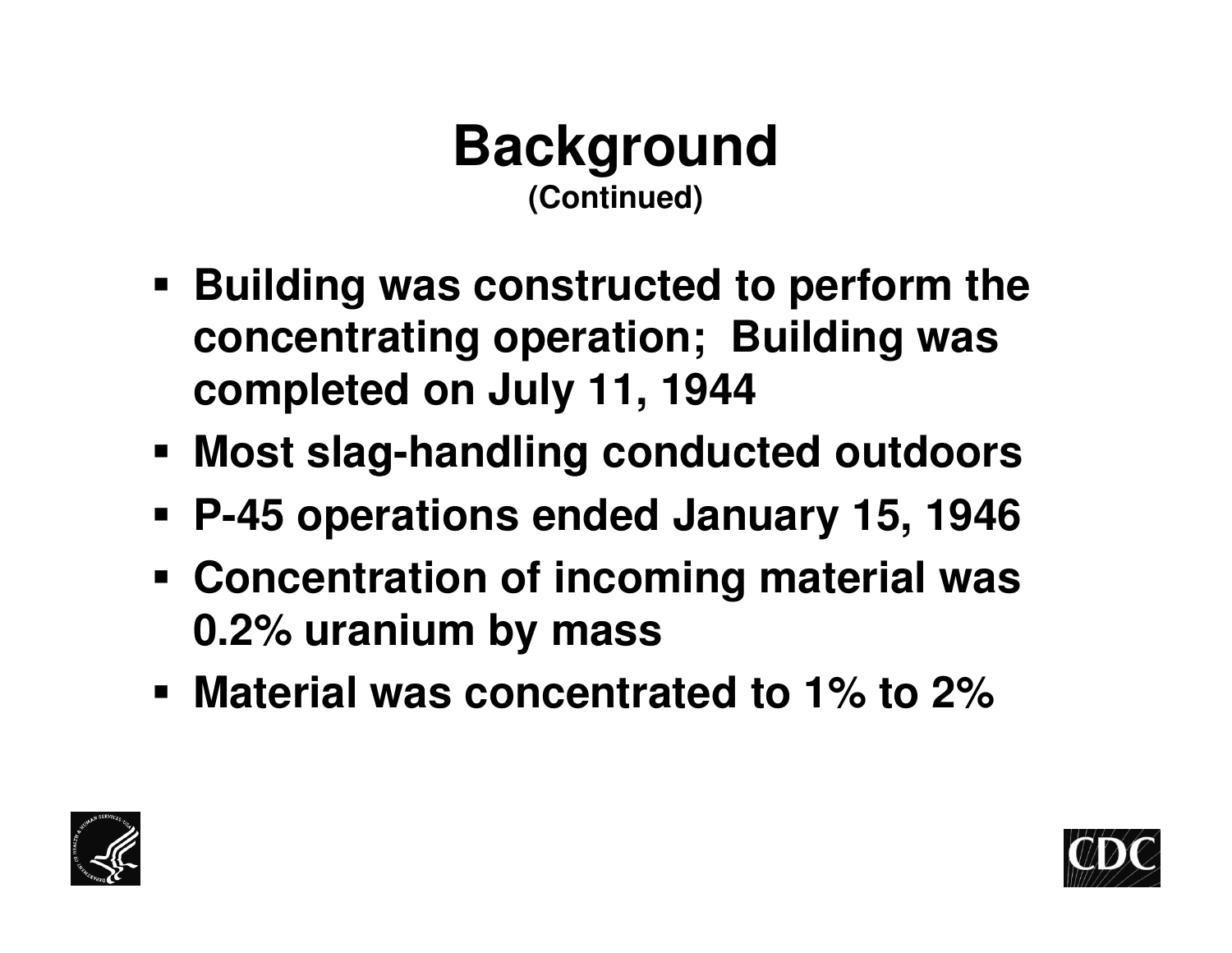## **Petition Overview**

- **Submitted on March 6, 2009 proposed class was for the "furnace room"**
- **Proposed finding sent to petitioner May 15, 2009 – not qualified for evaluation**
- **Petitioner revised proposed class Petitioner revised proposed class September 26, 2009**
- **Qualified for evaluation October 16, 2009**
- **Evaluation Report issued on May 3, 2010**



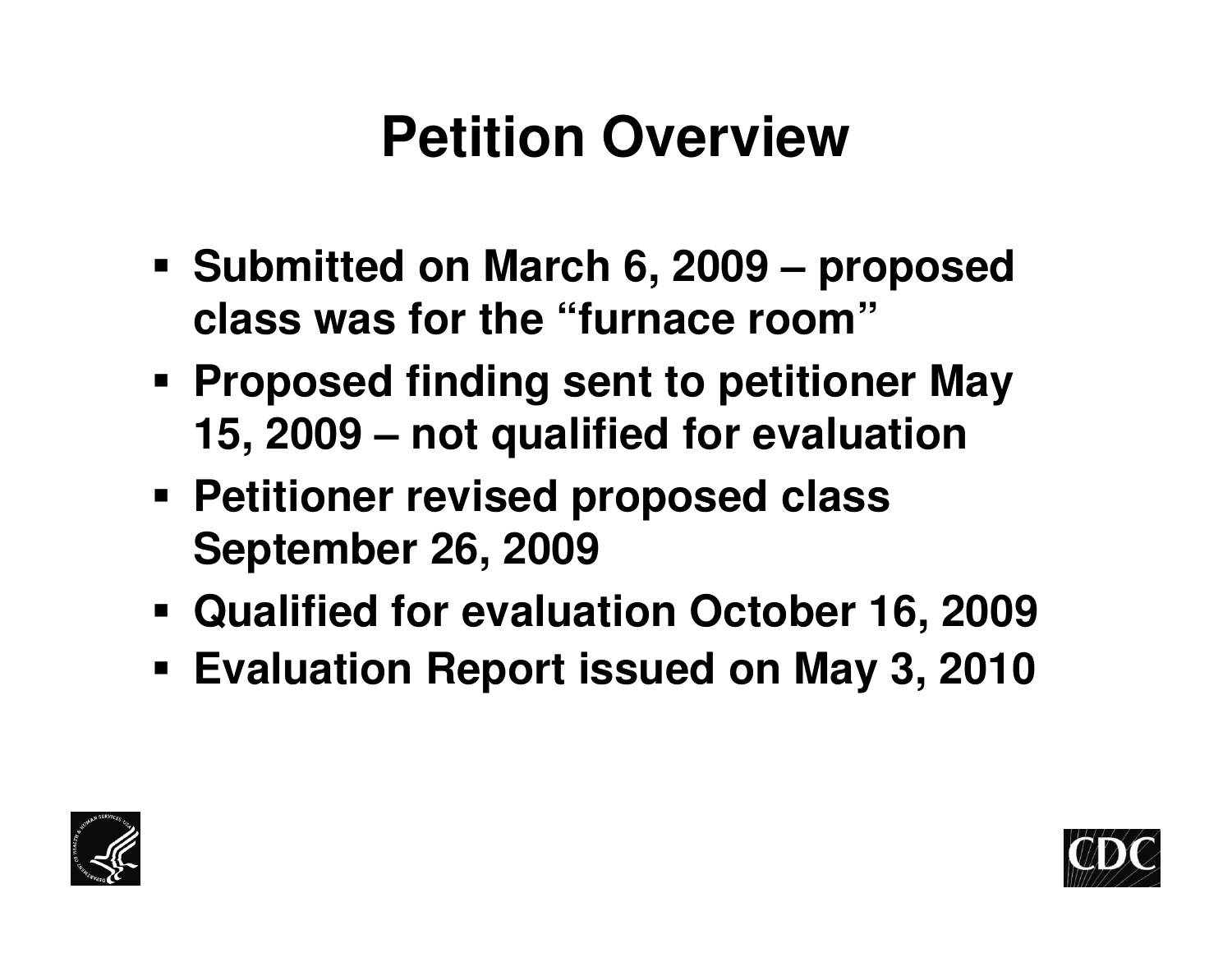# **Key Review Documents**

- **NIOSH ER May 2010**
- **SC&A ER Review January 2011**
- **Hooker TBD April 2011 (Revised June 2011)**
- **Allen White Paper (DCAS)** Observation A & Finding F. Hooker Electrochemical SEC Review, April 2011
- Allen White Paper (DCAS) Surrogate Data Evaluation: Hooker Electrochemical Company, April 2011 (revised May 2011)
- SC&A White Paper Review Of NIOSH White Paper, "Surrogate Data Evaluation – Hooker Electrochemical Company," July 2011



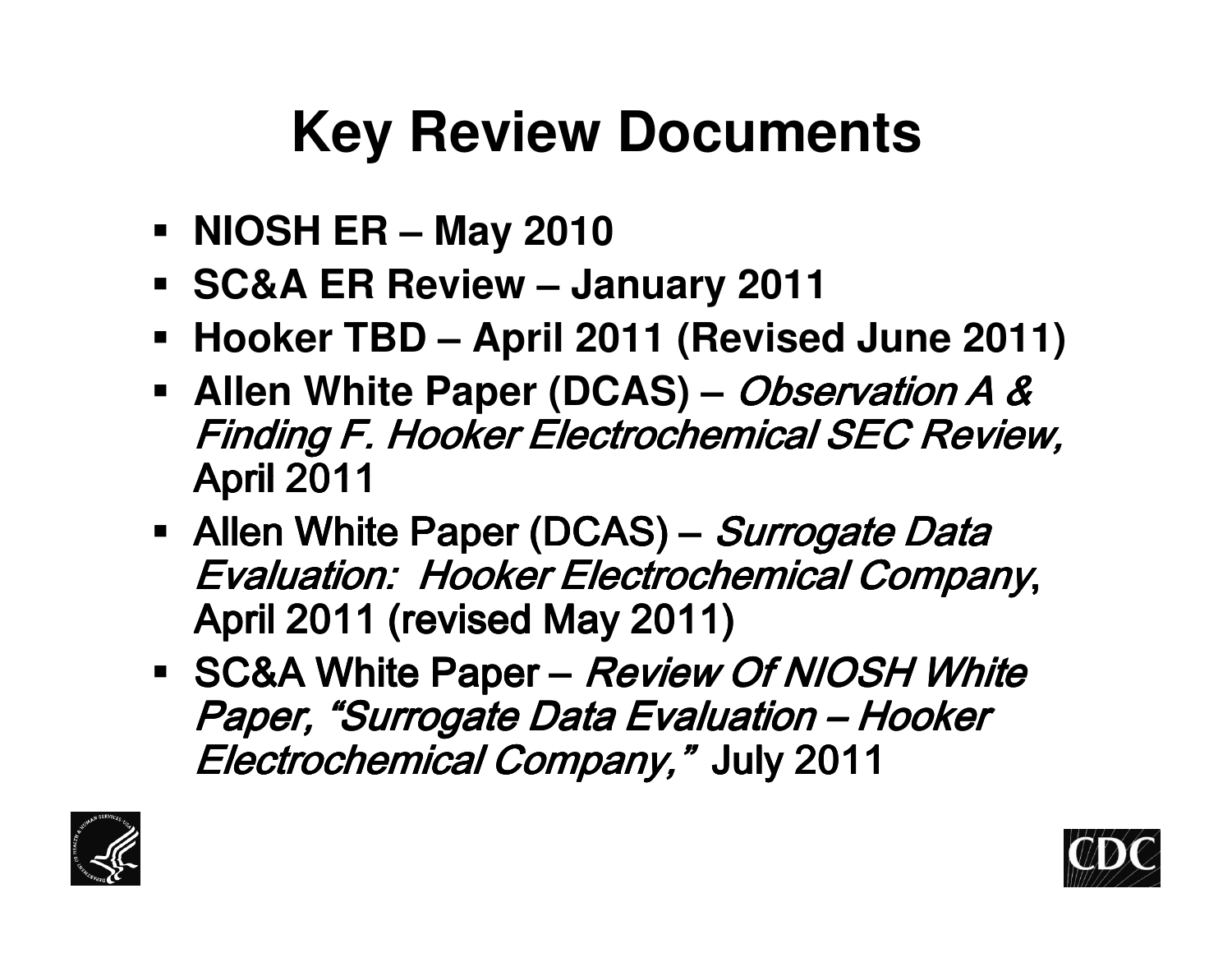### **Petition Bases and Concerns**

- **Unmonitored workers** 
	- **Petition presented an affidavit indicating there was no internal or external radiation monitoring at Hooker.**
	- **No indication of monitoring was found in records.**



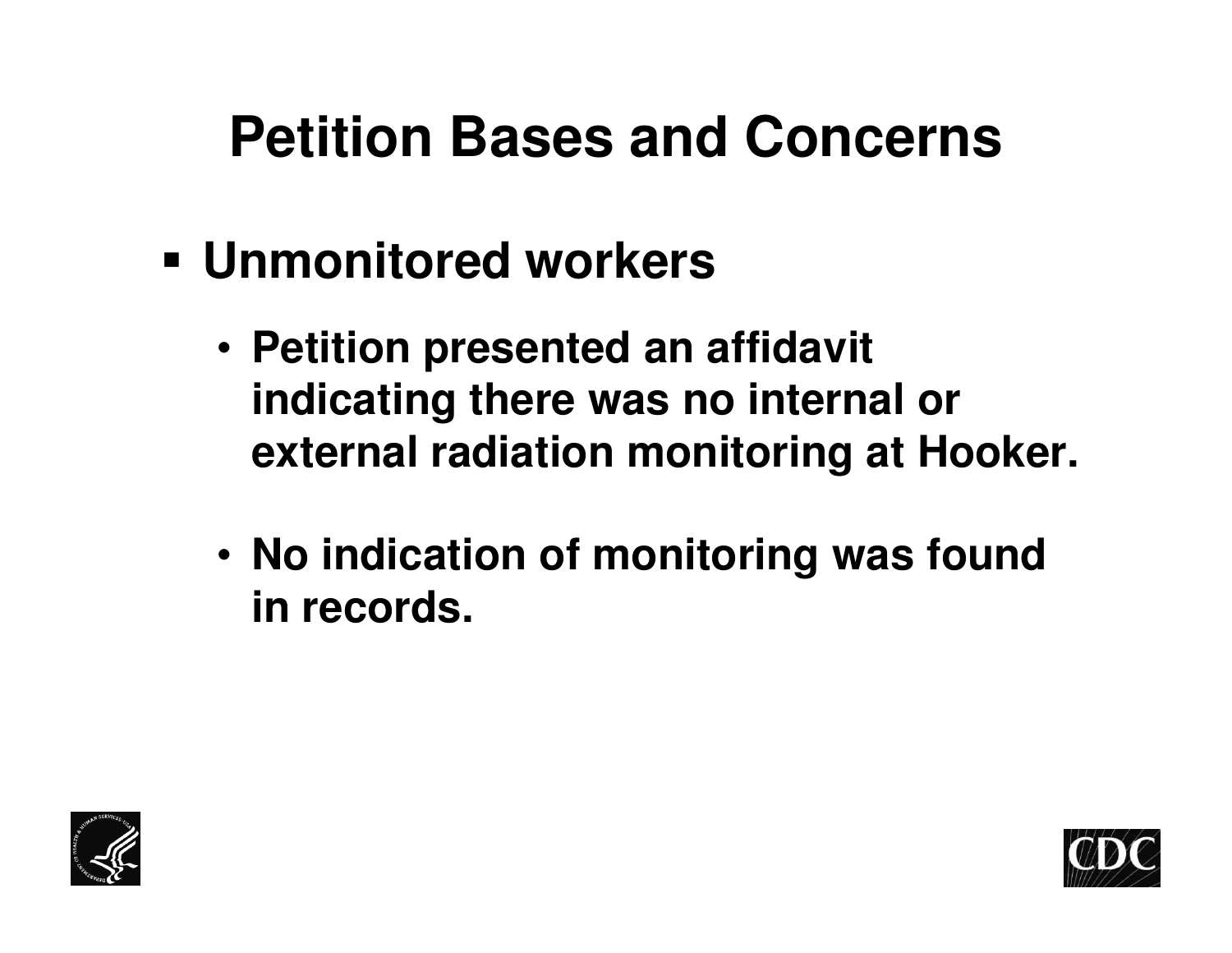## **Hooker TBD**

- **Dose reconstruction methodology was originally described in Appendix AA to Battelle-TBD-6001**
- **Hooker TBD replaced Appendix AA and**  changed proposed method of dose **reconstruction, including revising approach to use of surrogate data for the internal dose**



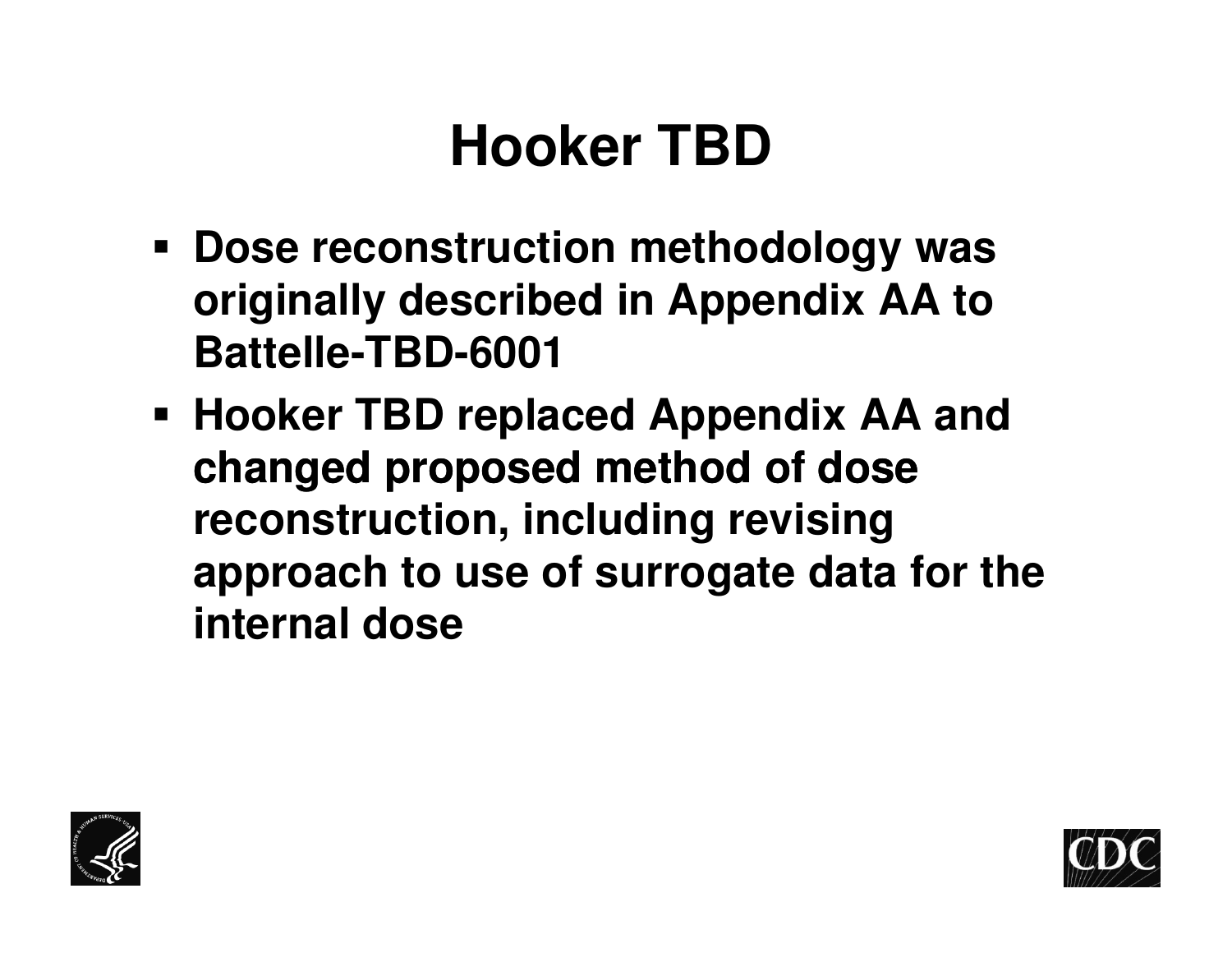#### **Process at Hooker**

- **C-2 slag was received in 500-pound barrels from Electro Metallurgical** 
	- **The barrels were dumped onto a conveyor belt that carried slag to one of three digest tanks**
	- **the tank and diluted to a h of 4.0 the tank and diluted to a ph of p**  • **Waste HCL from the P-45 plant was added to**
	- **The tank was agitated for 20 hours**
	- **Once in two days the liquid was decanted and more HCL was added.**
	- **At the end of the digestion, the slurry was neutralized with lime and pumped to a filer press**
	- **The filtered material was rebarreled**



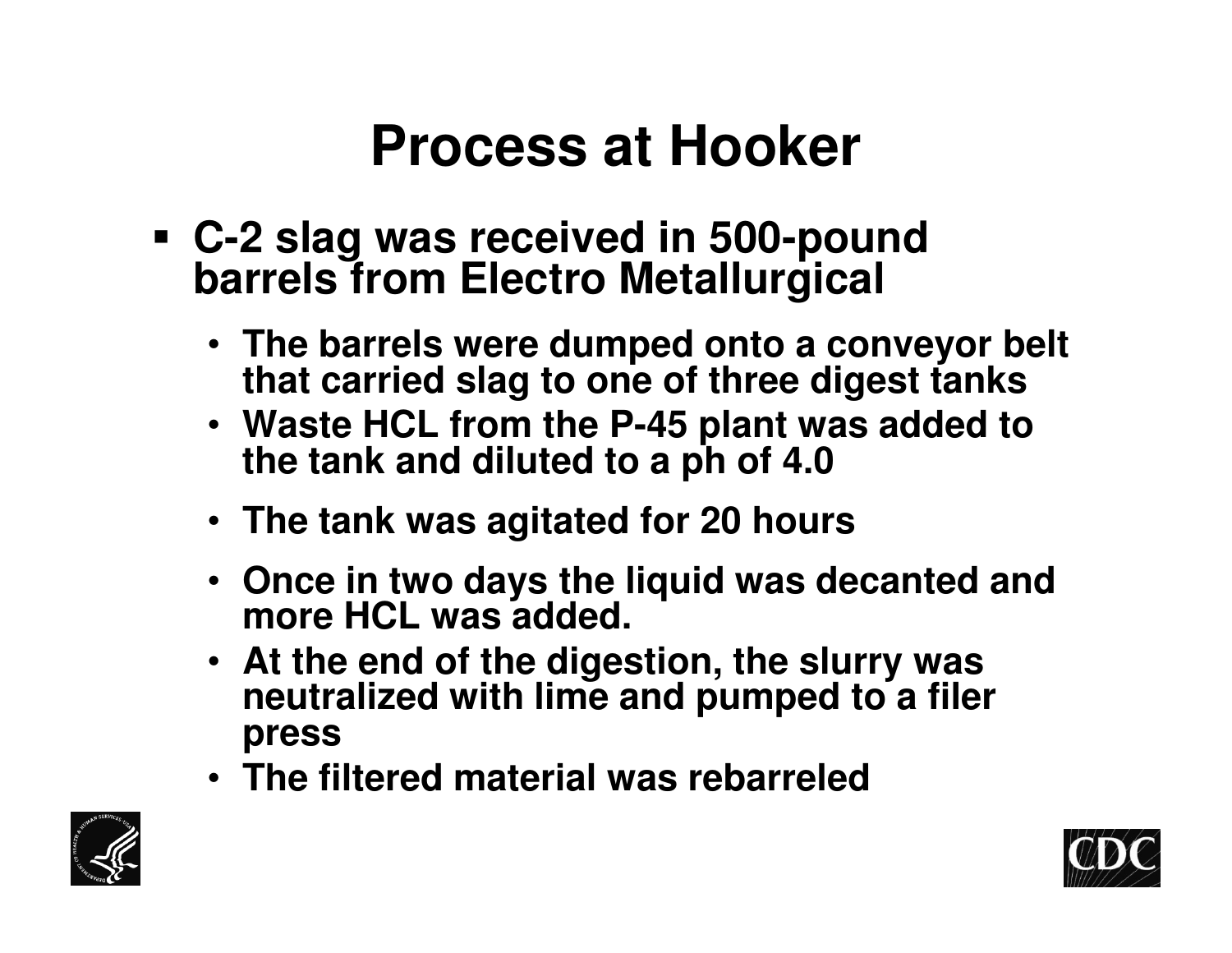## **Internal Exposure Modeling**

- **Based on air samples for handling C-2 slag at Electromet, Fernald, and Mallinckrodt**
- **Used 95th percentile of air sampling results**
- **More than 70% of air samples are BZ**
- **For residual period deposition/ resuspension model used with resuspension factor of 1E-06/m and no source term decay**



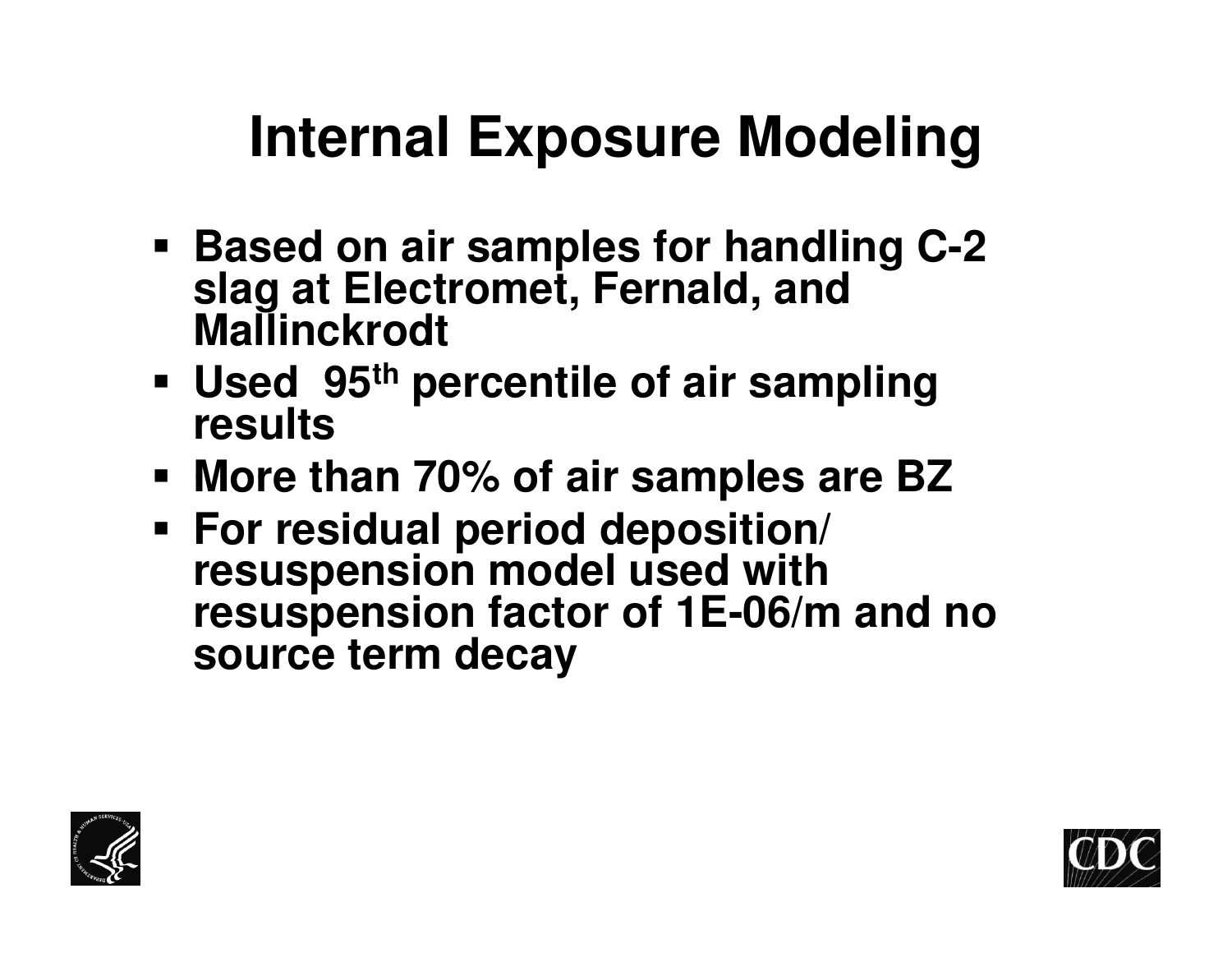# **External Exposure Modeling**

- **Exposure to workers handling slag in wooden barrels based on MCNPX calculations**
- **contamination based on MCNPcontamination based on MCNP**  • **Exposure to workers from surface calculations of slag dust settling from 95th percentile air concentrations**
- **External doses rates for residual period same as for operating period**



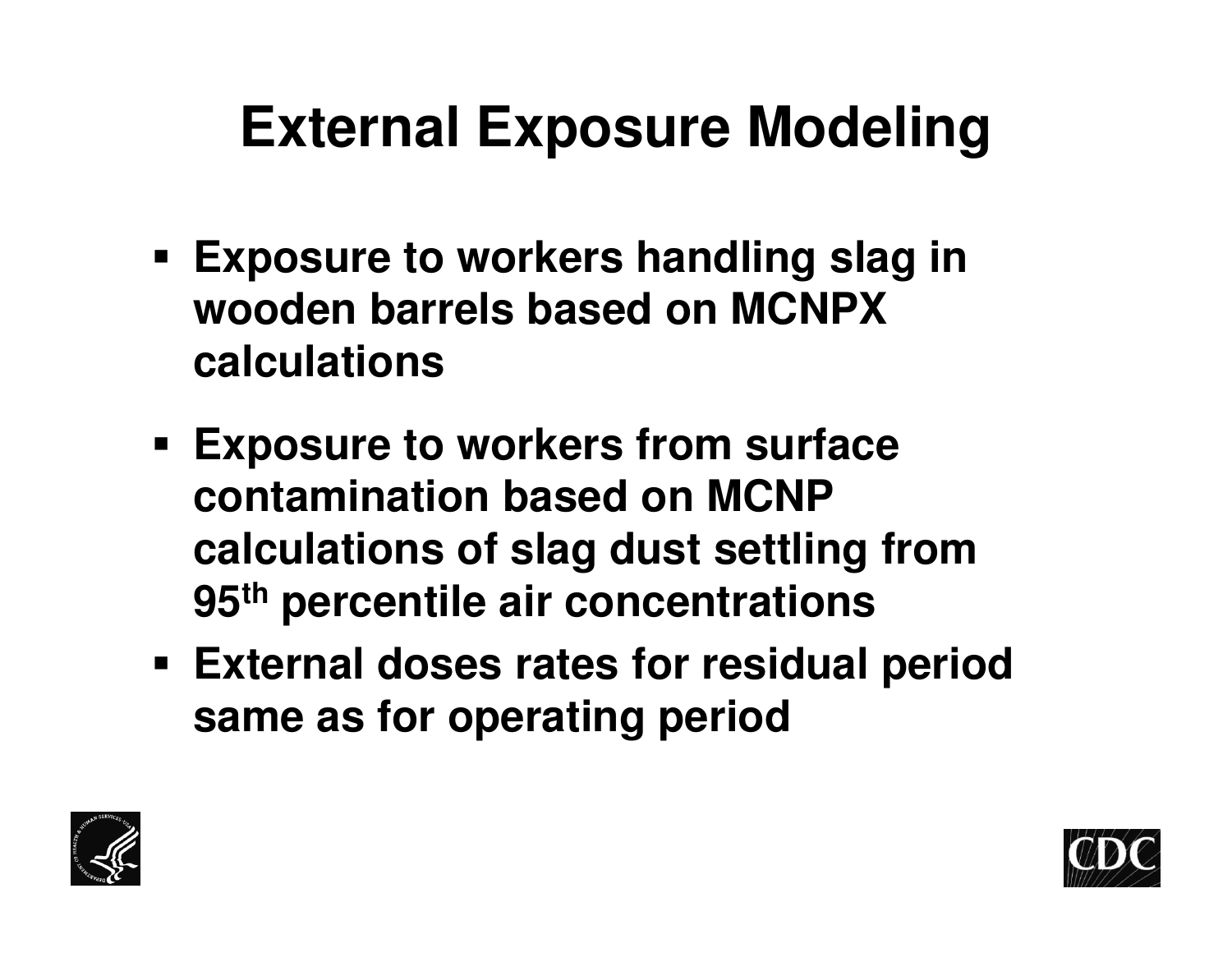# **Work Group Review – Resolution of Findings**

- **satisfaction based on new information satisfaction based on new information**  • **In its initial review of Appendix AA of TBD-6001, SC&A developed 10 findings and 3 observations. These findings were resolved to the Work Group's included in the Hooker TBD.**
- **In its review of the ER, SC&A developed 7 findings and 1 observation. These findings were resolved to the Work Group's satisfaction based on new information included in the Hooker TBD.**



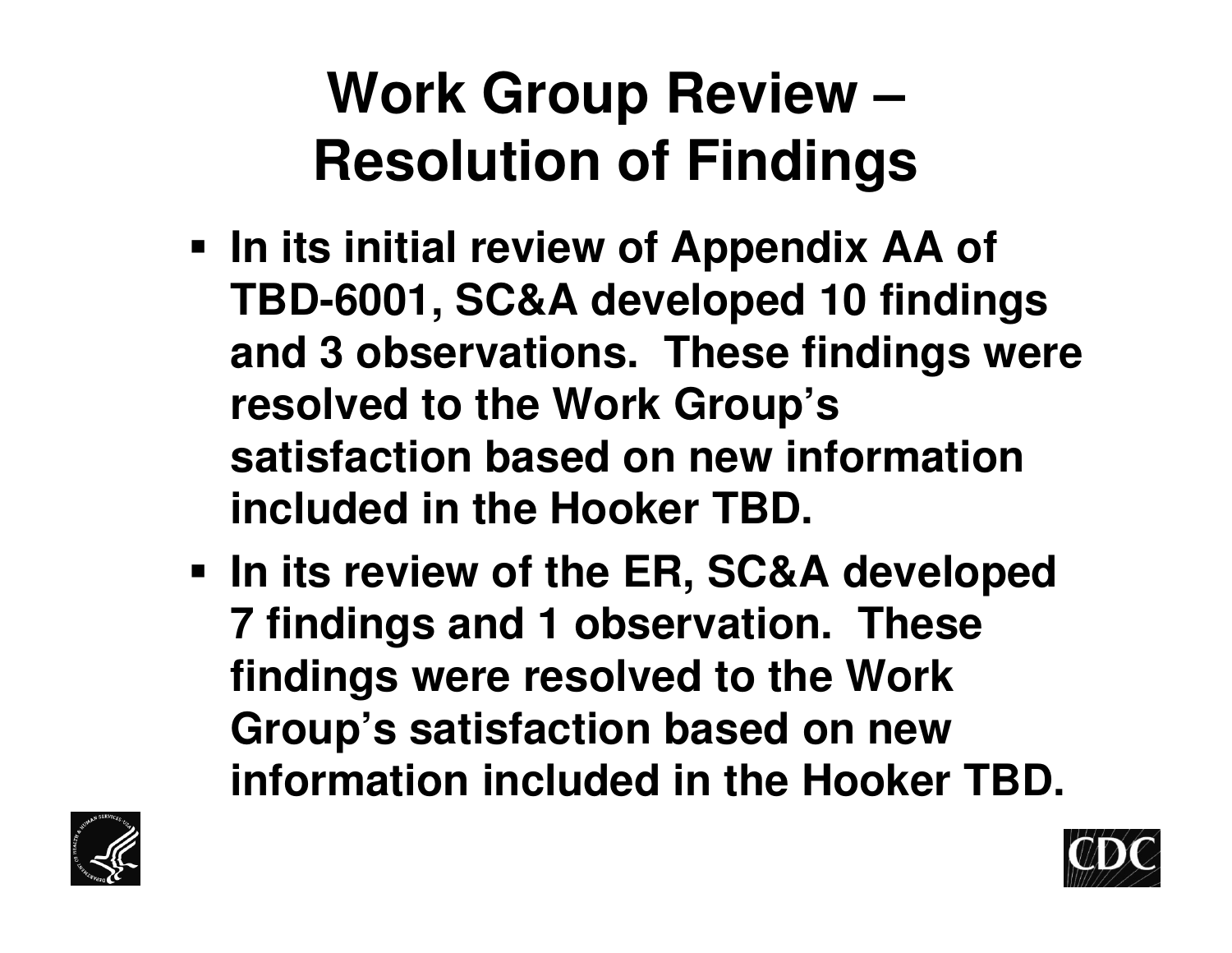## **Work Group Review – Use of Surrogate Data**

- **In May 2011, NIOSH issued a white paper evaluating the use of surrogate data at Hooker against ABRWH criteria.**
- **The Work Group requested that NIOSH revise the white paper to fully document sources of air samples, and requested that SC&A review the revised white paper.**



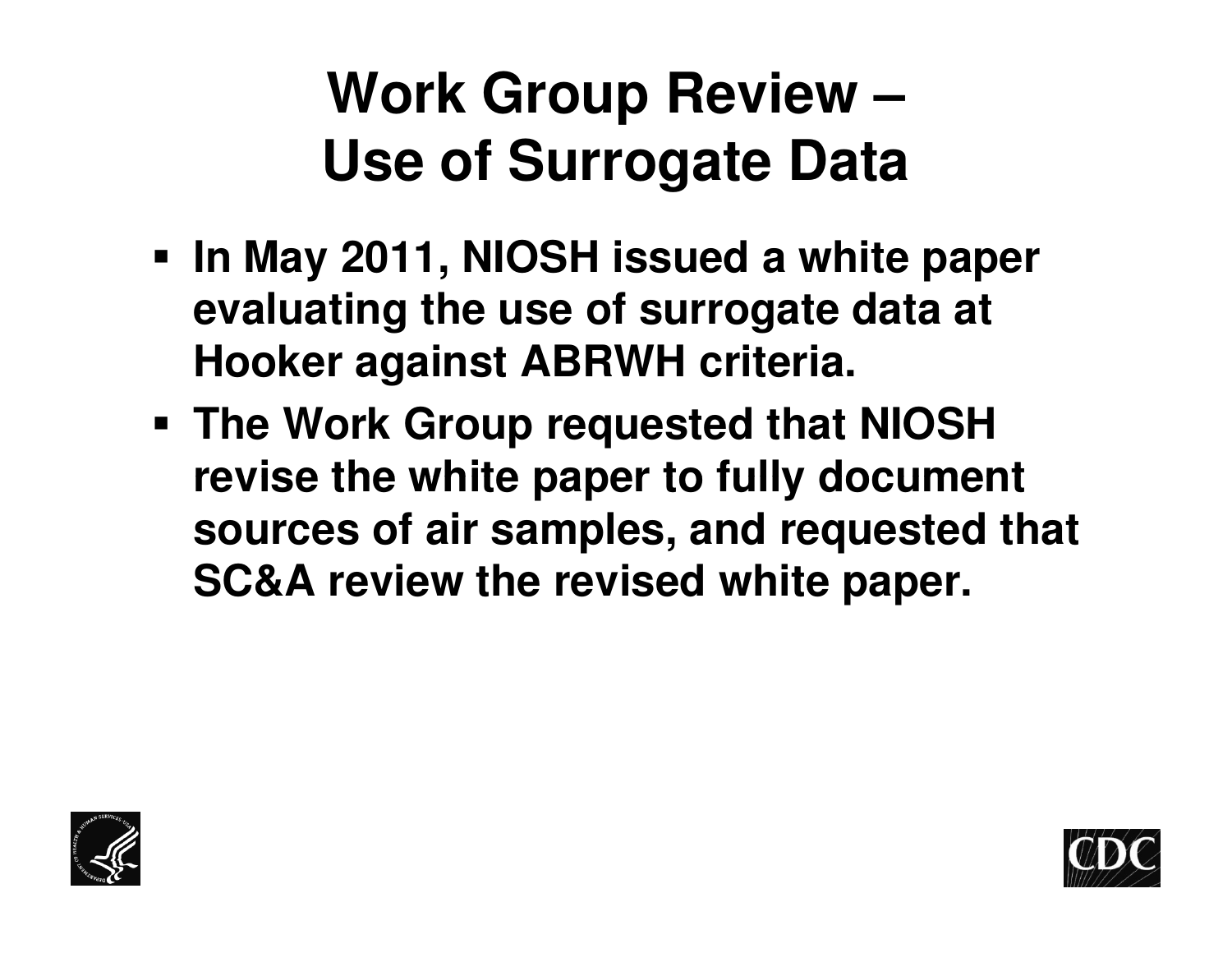#### **Work Group Review of Use of Surrogate Date (Continued)**

• **SC&A reviewed the revised NIOSH white paper and concluded that:** "Based on our review, we believe that NIOSH has addressed the ABRWH surrogate data criteria in an appropriate manner, and that the use of surrogate data at Hooker is consistent with the Board criteria. Use of the selected surrogate data will result in plausible bounding estimates for internal exposures at Hooker."